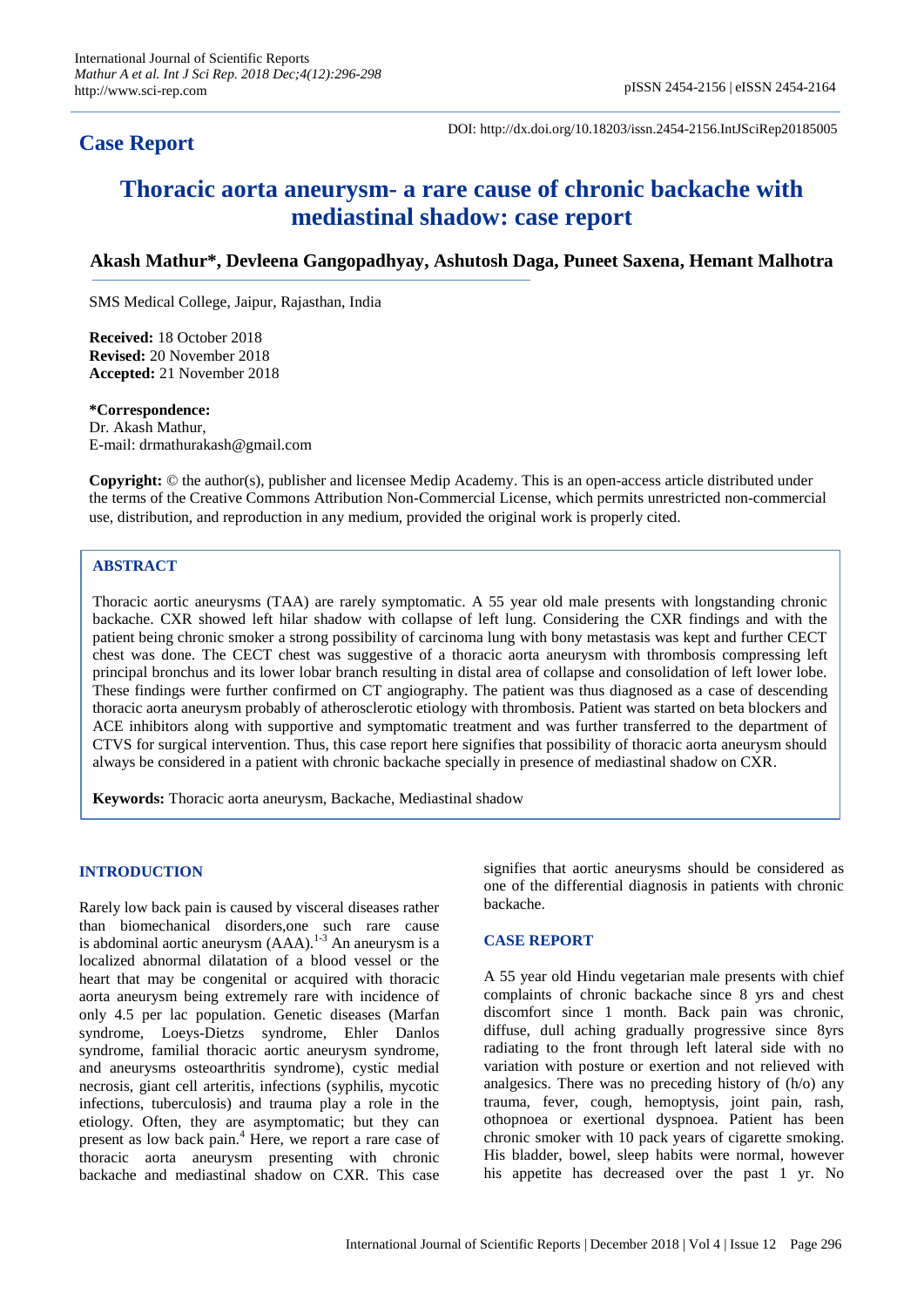significant past, family or drug history was elicited. On examination vitals were normal with normal volume pulse and blood pressure in all the four limbs. On respiratory system examination movements and fremitus were decreased over the left lung base with dull note on percussion and decreased breath sounds on auscultation. On cardiovascular examination visible pulsations over suprasternal, B/L supraclavicular and left infraclavicular region were seen with bruit heard over left infrascapular, mitral and tricuspid area. Other systemic examination was normal. All the routine investigations were normal. CXR showed left hilar shadow with collapse of left lung. On this basis with the patient being chronic smoker a strong possibility of carcinoma lung with bony metastatsis was kept and further CECT chest was done. The CECT chest had evidence of broad base (5.4\*6.6cm) saccular outpouching arising from the descending thoracic aorta from D8 to D10 level showing central vascular contrast attenuation and peripheral hypodensity s/o aneurysm, evidence of thrombosis within the aneurysm was also seen; anteriorly there was compression effect on the left principal bronchus and its lower lobar branch resulting in distal area of collapse and consolidation of left lower lobe. These findings were further confirmed on CT angiography. The patient was thus diagnosed as a case of descending thoracic aorta aneurysm probably of atherosclerotic etiology with thrombosis. Patient was started on beta blockers and ACE inhibitors along with supportive and symptomatic treatment and was further transferred to the department of CTVS for surgical intervention.



**Figure 1: CXR PA view showing mediastinal shadow (left hilar) and lung collapse.**

# **DISCUSSION**

Generally patients older than 50 years present with arteriosclerotic aneurysms and it is usually uncommon before 50 years of age.<sup>5</sup> It is asymptomatic in 66% to

75% of cases. 4,6 In the absence of specific signs and symptoms almost 20% to 30% of cases are misdiagnosed.<sup>7</sup> Thoracic arteriosclerotic aneurysms are frequently associated with lesions at other vascular sites also. Patients may present with hip, flank, groin, or buttock pain in addition to their back or abdominal pain.6,8 The pain is often vague; but when there is compression of an AAA on an adjacent structure such as a vertebral end plate, the pain may be described as sharp or stabbing.<sup>6</sup> Our patient too presented with non specific chronic backache. Thrombosis causing distal embolization or aortic occlusion may cause leg symptoms of sudden ischemia, painful cyanotic toes, and palpable pedal pulses. A dissection or rupture may result in more acute pain of sudden onset. $6,7$  Our patient described above did have low back pain however with all peripheral pulses being palpable he did not show any signs of thrombosis.



**Figure 2: CECT thorax suggestive of descending thoracic aorta aneurysm (arrow) with thrombosis.**



**Figure 3: CT angiography of the chest with evidence of large fusiform dilation arising from descending thoracic aorta which is partially thrombosed with presence of multiple foci of calcifications along its walls.**

A large descending thoracic aorta aneurysm can also compress the recurrent laryngeal nerve and cause hoarseness but this is more frequently reported in aneurysms of aortic arch. Compression of the trachea or bronchi can although cause coughing, hemoptysis, or wheezing but no such finding was reported in our case.

Age, sex, smoking, and family history are significant risk factors for AAA.<sup>3</sup> Abdominal aortic aneurysm has 5 to 10 times more predisposition for male sex than